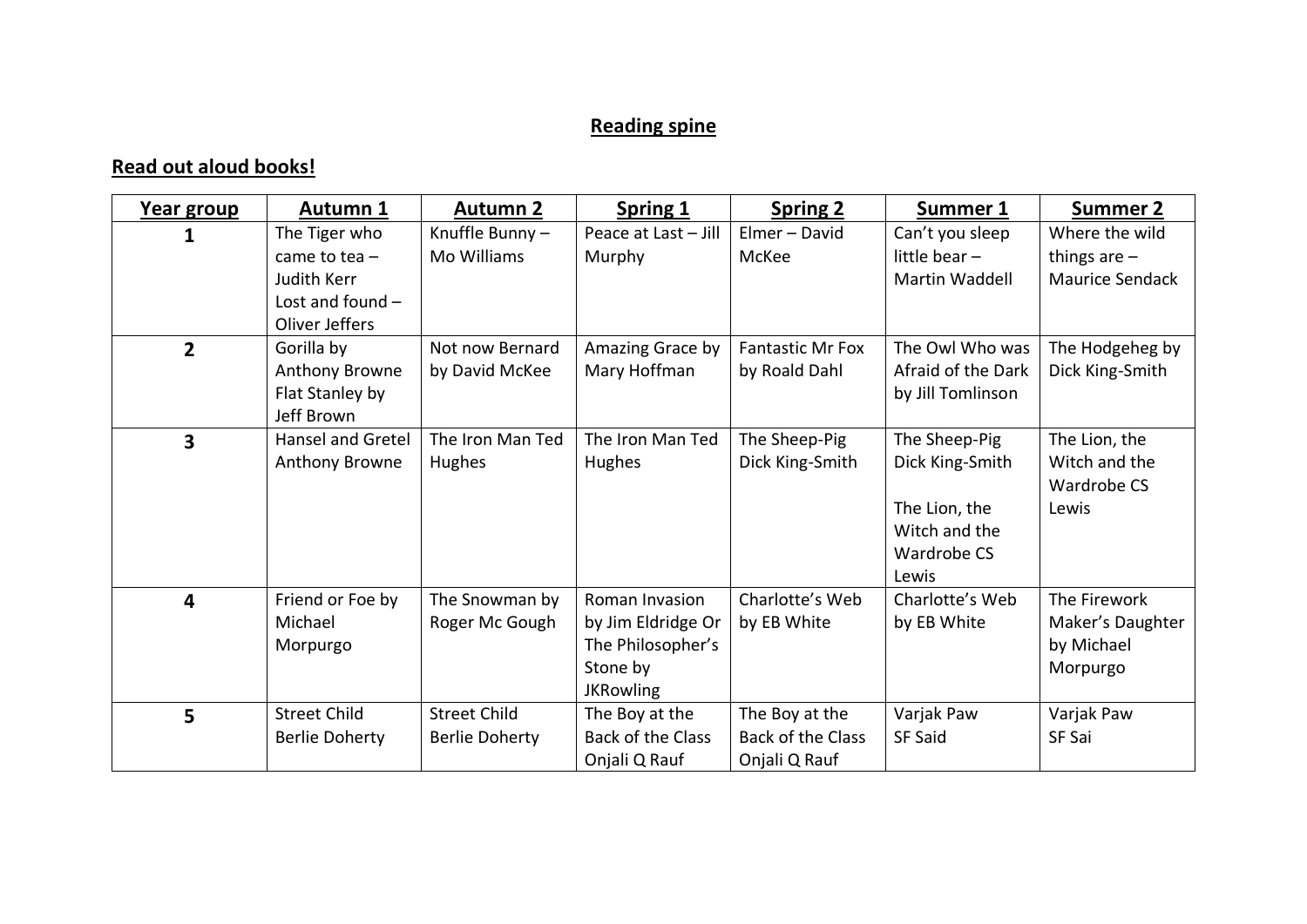| o | Holes        | Holes             | Clockwork      | Clockwork      | You are Awesome        | You are Awesome        |
|---|--------------|-------------------|----------------|----------------|------------------------|------------------------|
|   | Louis Sachar | Louis Sachar      | Philip Pullman | Philip Pullman | Matthew Syed           | Matthew Syed           |
|   |              |                   |                |                | <b>Transition Book</b> | <b>Transition Book</b> |
|   |              | Christmas themes  |                |                |                        |                        |
|   |              | book once         |                |                |                        |                        |
|   |              | finished          |                |                |                        |                        |
|   |              | (Christmas Pig JK |                |                |                        |                        |
|   |              | Rowling)          |                |                |                        |                        |

## **Poems**

| Year group     | <b>Autumn 1</b>                                | <b>Autumn 2</b>                   | <b>Spring 1</b>                                   | <b>Spring 2</b>               | Summer 1                                              | <b>Summer 2</b>                                       |
|----------------|------------------------------------------------|-----------------------------------|---------------------------------------------------|-------------------------------|-------------------------------------------------------|-------------------------------------------------------|
| Reception      | The Key                                        | Happy<br>Poem                     | Winter Walk                                       | My father<br>gave me<br>seeds | Seasons<br>of Trees                                   | She Sells<br>Seashells                                |
|                | A smile - Jez<br>Alborough pg 162              | There was a crooked<br>man - anon | I wish I was a pirate -<br>Tony Bradman pg<br>108 | Five little specked<br>frogs  | Monday's child Anon                                   | Noisy Garden Julia<br>Donaldson pg181                 |
| $\overline{2}$ | If You're Happy<br>and You know it.<br>By Anon | This Old Man By<br>Anon           | Let's Get the<br>Rhythm of the<br>Street by Anon  | A smile by Jez<br>Alborough   | What I'd Do for<br>My Best Friend by<br>Gerard Benson | The Owl and the<br>Pussy-cat by<br><b>Edward Lear</b> |
| 3              | Nature's<br><b>Numbers</b><br>John Cotton      | I Ask You!<br>David Whitehead     | My Name Is<br><b>Pauline Clark</b>                | Miss Mary Mack<br>(Trad. USA) | The Sound<br>Collector<br>Roger McGough               | Beach<br>Ann Bonner                                   |
| 4              | The Storm                                      | Still Winter                      | What's Your<br><b>Name</b>                        | Overheard on a<br>Salt Marsh  | Our Street                                            | A Stick Insect                                        |